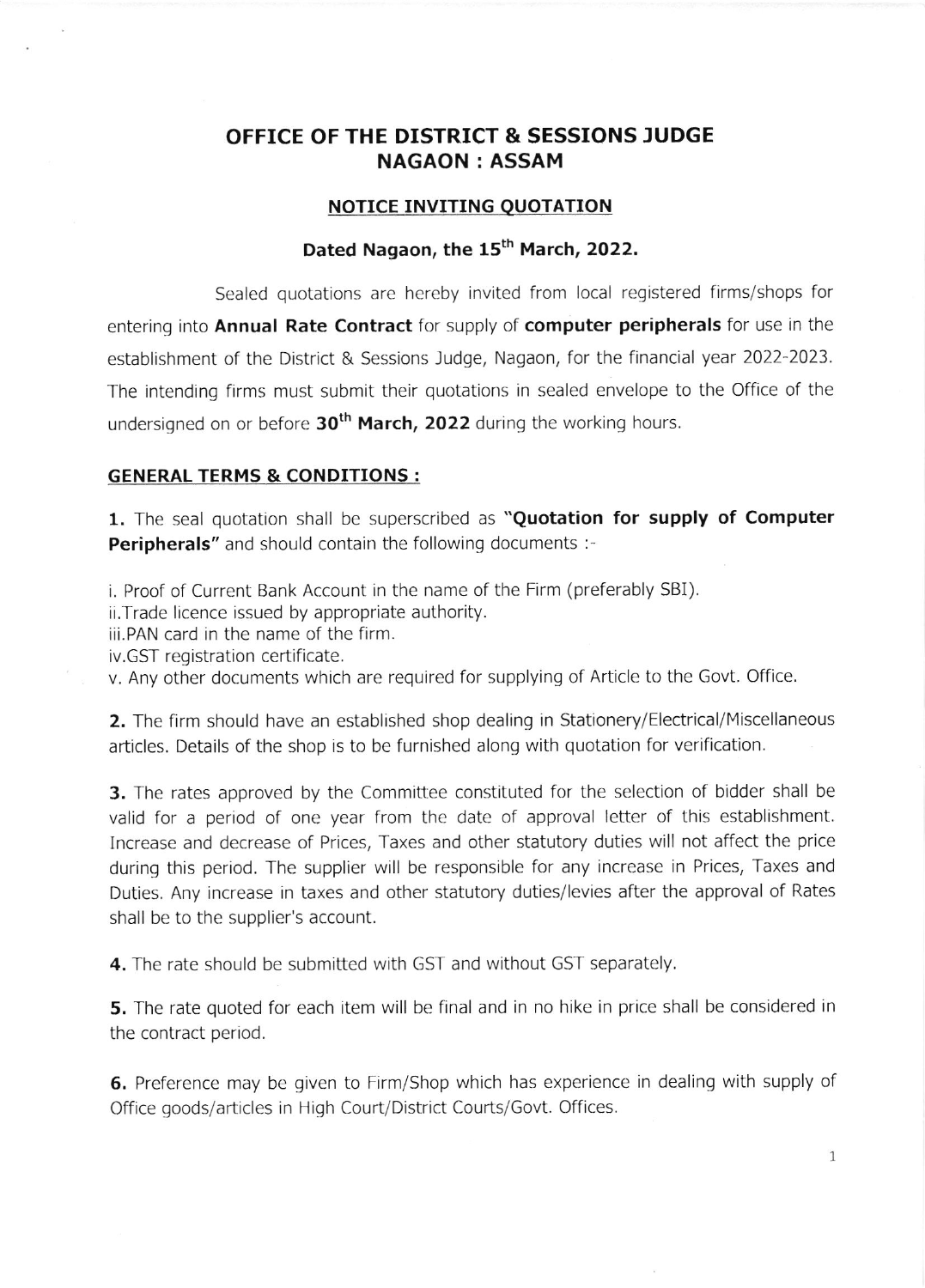7. The bidder shall have to supply the ordered items immediately on receipt of such supply order. The article to be supplied should be of best and standard quality.

8. Payments shall be made after satisfactory execution of the order and supply of material in satisfactory condition in bill basis.

9. Sample of the items should be submitted where necessary.

10. The firms should quote rate of items for the specified brand name, size, weight etc.(where applicable) as per the prescribed list/format appended herewith without adding any extra item.

11. The undersigned reserves the right not to accept or reject any or all quotation in part or full and he shall not be bound to accept the lowest bidder.

12. In case of violation of terms and conditions of the tender document or unsatisfactory supply of material or of poor quality and below standard, the undersigned reserves the right to terminate the supply order by giving intimation to the supplier.

13. The decision of the undersigned in all respect shall be final and binding.

Memo No.DJN/  $2068 - 70$ Copy to :-

 $\overline{\mathcal{C}}$ District & Sessions on (Assam  $Q(3)$  $\sim$ 6.

Dated Nagaon, the 15<sup>th</sup> March, 2022.

- 1. The Systems Officer, Nagaon District Judiciary. He is requested to upload the notice in the Official Website of the Nagaon District Judiciary, along with the ANNEXURE enclosed.
- 2. Notice Board of this establishment.
- 3. Office File.

DiSt  $2^{\circ}$  $\sim$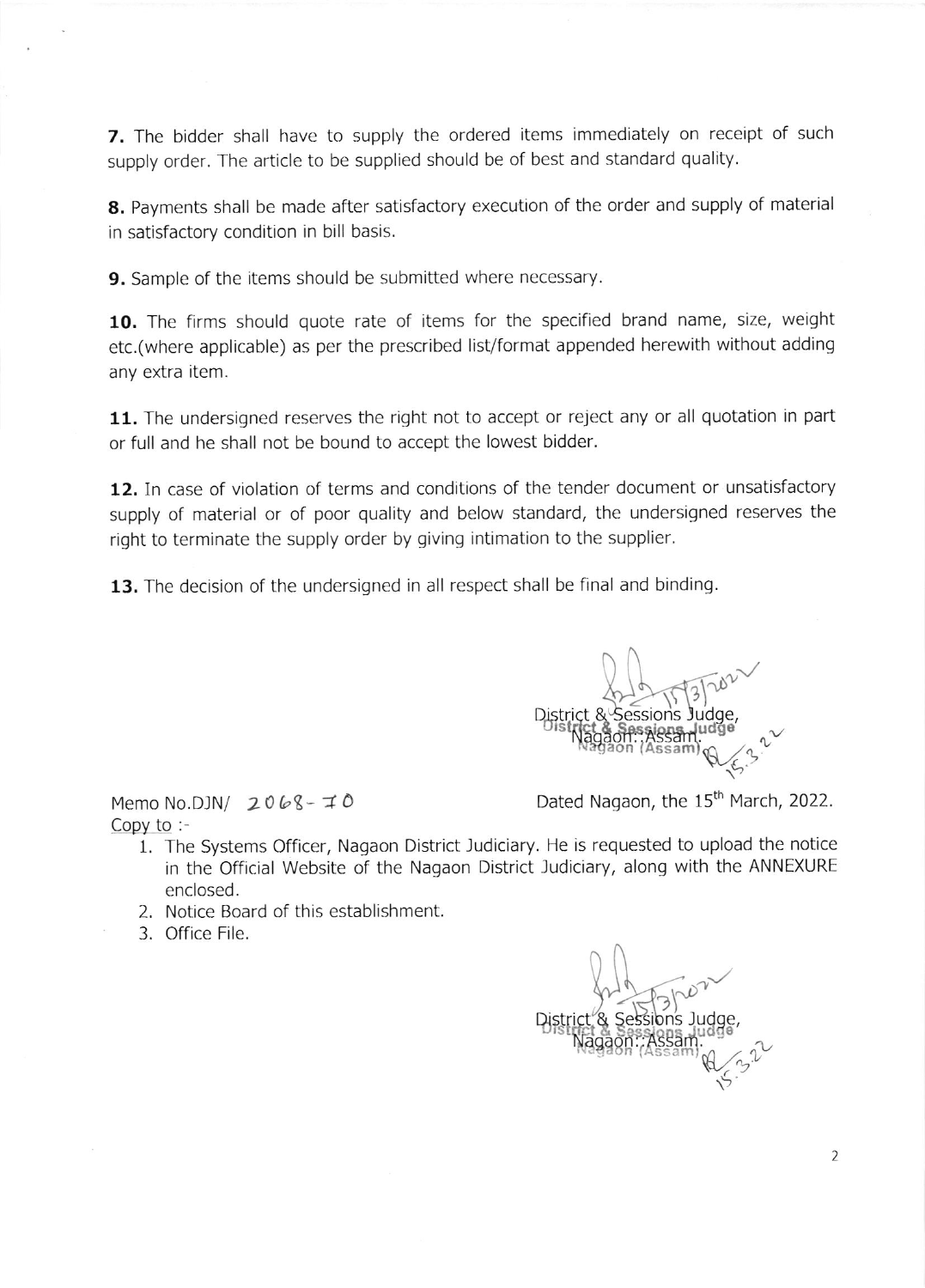### ANNEXURE-B

# QUOTATION FORM FOR SUPPLY OF STATIONERY ARTICLES

| Ref. Memo. No. DJN/                                     | Dated - |  |  |  |  |  |
|---------------------------------------------------------|---------|--|--|--|--|--|
| To,<br>The District & Sessions Judge,<br>Nagaon, Assam. |         |  |  |  |  |  |
| 1. Name of the bidder with address:                     |         |  |  |  |  |  |
|                                                         |         |  |  |  |  |  |
| 2. Contact person with phone no. :                      |         |  |  |  |  |  |
|                                                         |         |  |  |  |  |  |
| 3. GST Registration No.:                                |         |  |  |  |  |  |

4. Details of items :

| SI.<br>No.     | Name of the items                                                               | Per<br>Unit | Rate (in Rs.) |             |          |  |
|----------------|---------------------------------------------------------------------------------|-------------|---------------|-------------|----------|--|
|                |                                                                                 |             | <b>MRP</b>    | Quoted Rate |          |  |
|                |                                                                                 |             |               | Without GST | With GST |  |
| $\mathbf{1}$   | Anti-virus software<br>(Kaspersky/E-set/K7 Anti<br>Virus/Quick Heal Anti-Virus) | No.         |               |             |          |  |
| $\overline{2}$ | <b>Blank CD</b>                                                                 | Pc.         |               |             |          |  |
| 3              | <b>Blank DVD</b>                                                                | Pc.         |               |             |          |  |
| $\overline{4}$ | Computer Mouse (Logitech)                                                       | No.         |               |             |          |  |
| 5              | Computer UPS (Numeric)                                                          | No.         |               |             |          |  |
| 6              | Computer LED Monitor (AOC)                                                      | No.         |               | X.          |          |  |
| $\overline{7}$ | Computer LED Monitor (HP)                                                       | No.         |               |             |          |  |
| 8              | Computer LED Monitor (DELL)                                                     | No.         |               |             |          |  |
| 9              | Computer Keyboard (Logitech)                                                    | No.         |               |             |          |  |